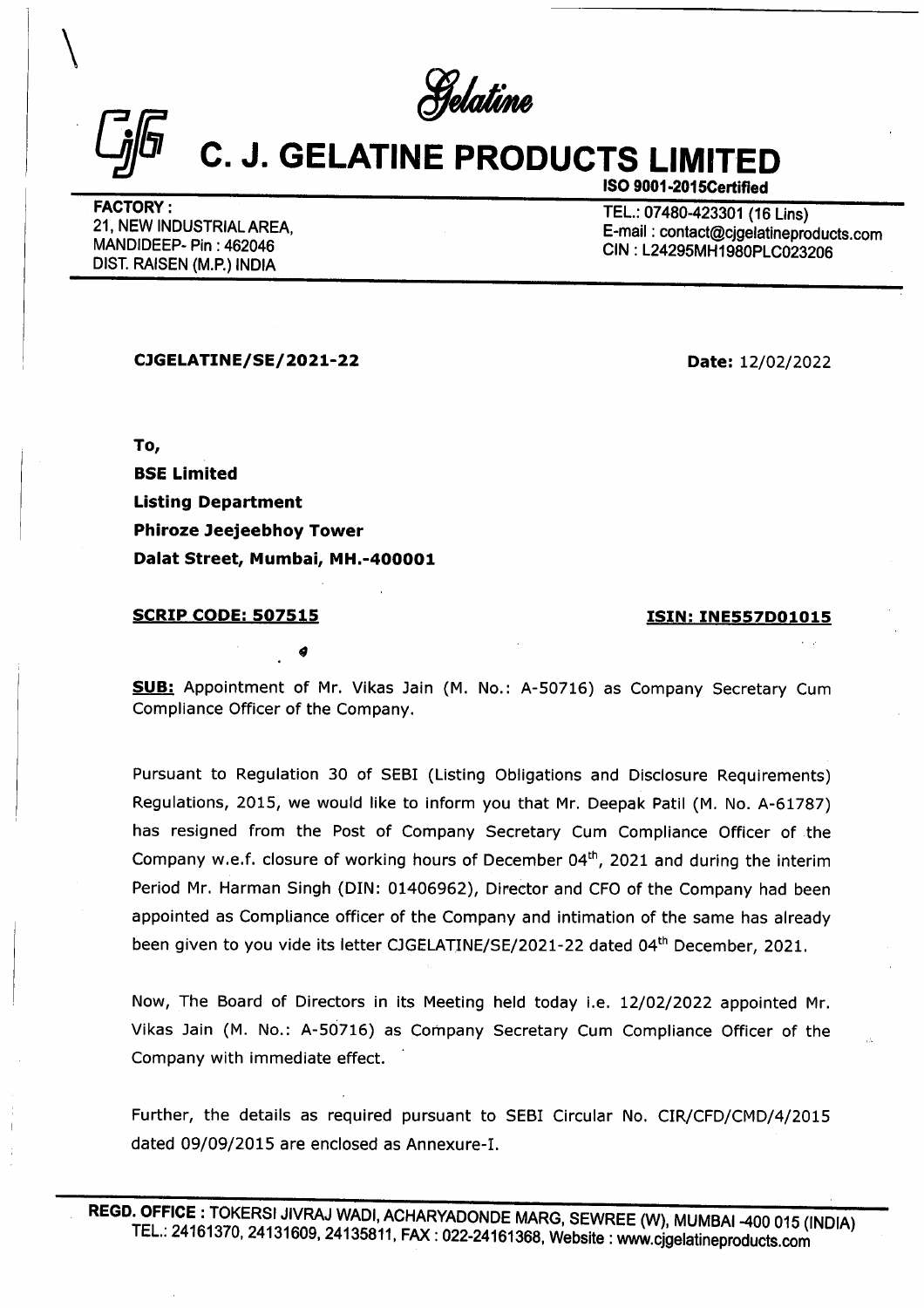Kindly take note of the same in your records.

<u> 1980 - Johann Harry Harry Harry Harry Harry Harry Harry Harry Harry Harry Harry Harry Harry Harry Harry Harry</u>

Thanking You, Yours Faithfully

f #

for **C. J. GELATINE PRODUCTS LIMITED** NE P Sir  $(din: 01406962)$ Ń Director & Chief Financial Officer

Encl.: Annexure-I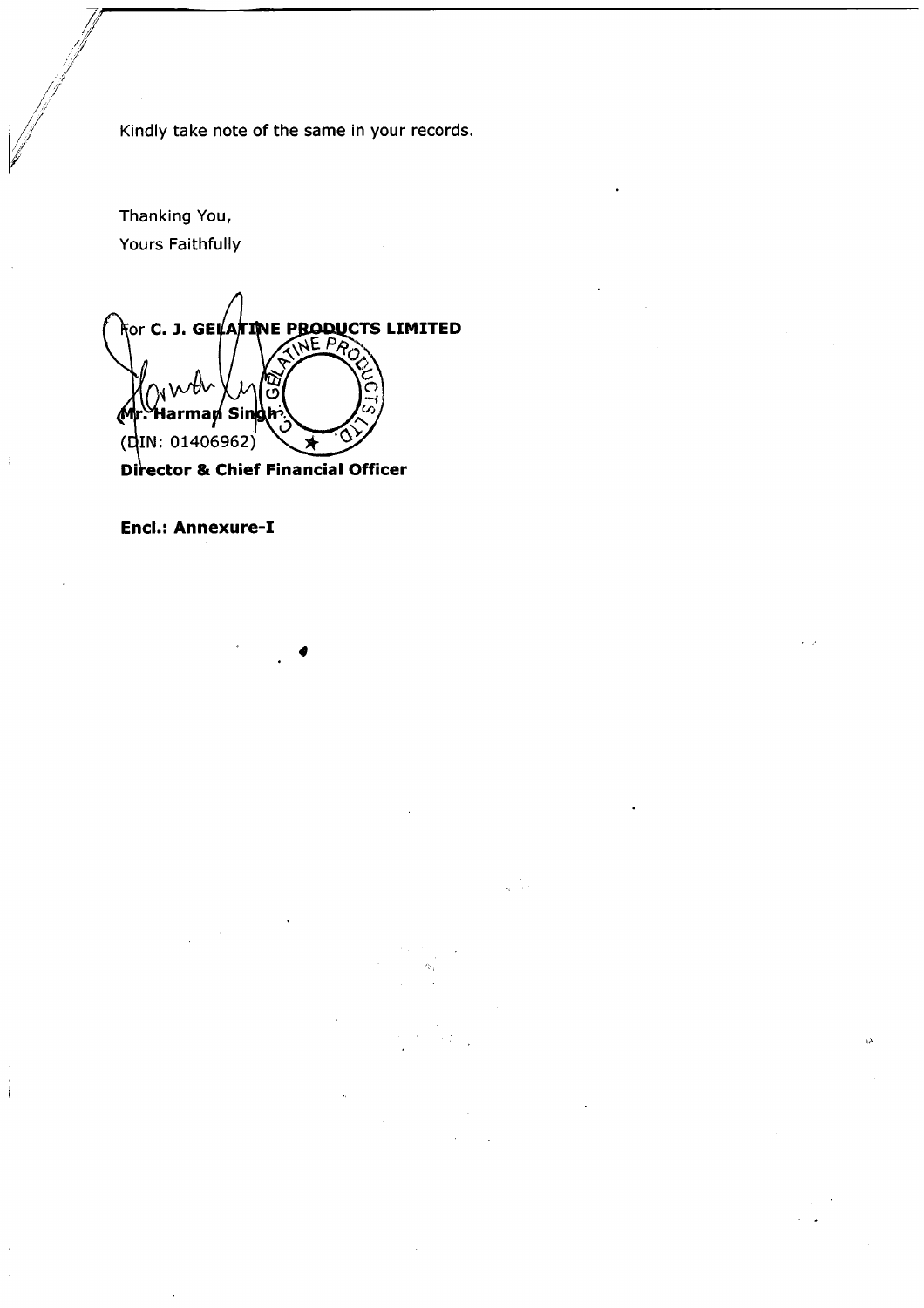## Annexure-I

1. Appointment of Mr. Vikas Jain (M. No.: A-50716) as Company Secretary Annexur<br>
Appointment of Mr. Vikas Jain (M. P<br>
Cum Compliance Officer of the Comp<br>
Reason for change viz. Cum Compliance Officer of the Company:

| <u>Annexure-I</u>                                                                                        |                                                                                       |
|----------------------------------------------------------------------------------------------------------|---------------------------------------------------------------------------------------|
| <b>Cum Compliance Officer of the Company:</b>                                                            | 1. Appointment of Mr. Vikas Jain (M. No.: A-50716) as Company Secretary               |
| Reason for change viz.<br>appointment, resignation, removal,                                             | Appointment                                                                           |
| death or otherwise<br>Date of appointment/cessation (as<br>applicable) & term of appointment             | Date of Appointment: 12/02/2022                                                       |
|                                                                                                          | Term<br>οf<br>Appointment:<br>As<br>Per<br>Appointment/offer Letter                   |
| <b>Brief Profile (in Case of</b><br><b>Appointment)</b>                                                  | Mr. Vikas Jain (M. No.: A-50716) aged<br>about 28 years approx is Commerce            |
|                                                                                                          | Graduate and Associate Member of the<br>Institute of Company Secretaries of<br>India. |
|                                                                                                          | He is having more than 04 years of<br>experience<br>in.<br>handing<br>all<br>the      |
|                                                                                                          | Secretarial Matters and meeting the<br>compliance requirement of Listed Co.,          |
|                                                                                                          | Pvt. Co., Public Co., Government Co.&<br>Limited Liability Partnership.               |
| <b>Disclosure of relationships between</b><br><b>Directors (in case of Appointment</b><br>of a Director) | Not Applicable                                                                        |
| 1. Resignation of Mr. Harman Singh (DIN: 01406962), Director and CFO of                                  |                                                                                       |
|                                                                                                          |                                                                                       |
| the Company from the Post of Compliance Officer of the Company                                           |                                                                                       |
| (APPOINTED ONLY INTERIM PERIOD):                                                                         |                                                                                       |
| Reason for change viz.                                                                                   | Resignation                                                                           |
| appointment, resignation, removal,<br>death or otherwise                                                 |                                                                                       |
|                                                                                                          | Mr. Harman Singh (DIN: 01406962)                                                      |
|                                                                                                          | had been appointed as Compliance                                                      |
|                                                                                                          | Officer of the Company in place of Mr.<br>Deepak Patil (M. No. A-61787) only for      |

| Reason for change viz.             | Resignation                                                          |
|------------------------------------|----------------------------------------------------------------------|
| appointment, resignation, removal, |                                                                      |
| death or otherwise                 | Mr. Harman Singh (DIN: 01406962)<br>had been appointed as Compliance |
|                                    | Officer of the Company in place of Mr.                               |
|                                    | Deepak Patil (M. No. A-61787) only for                               |
|                                    | the<br>interim<br>Period<br>till<br>the<br><b>New</b>                |

**C.J**